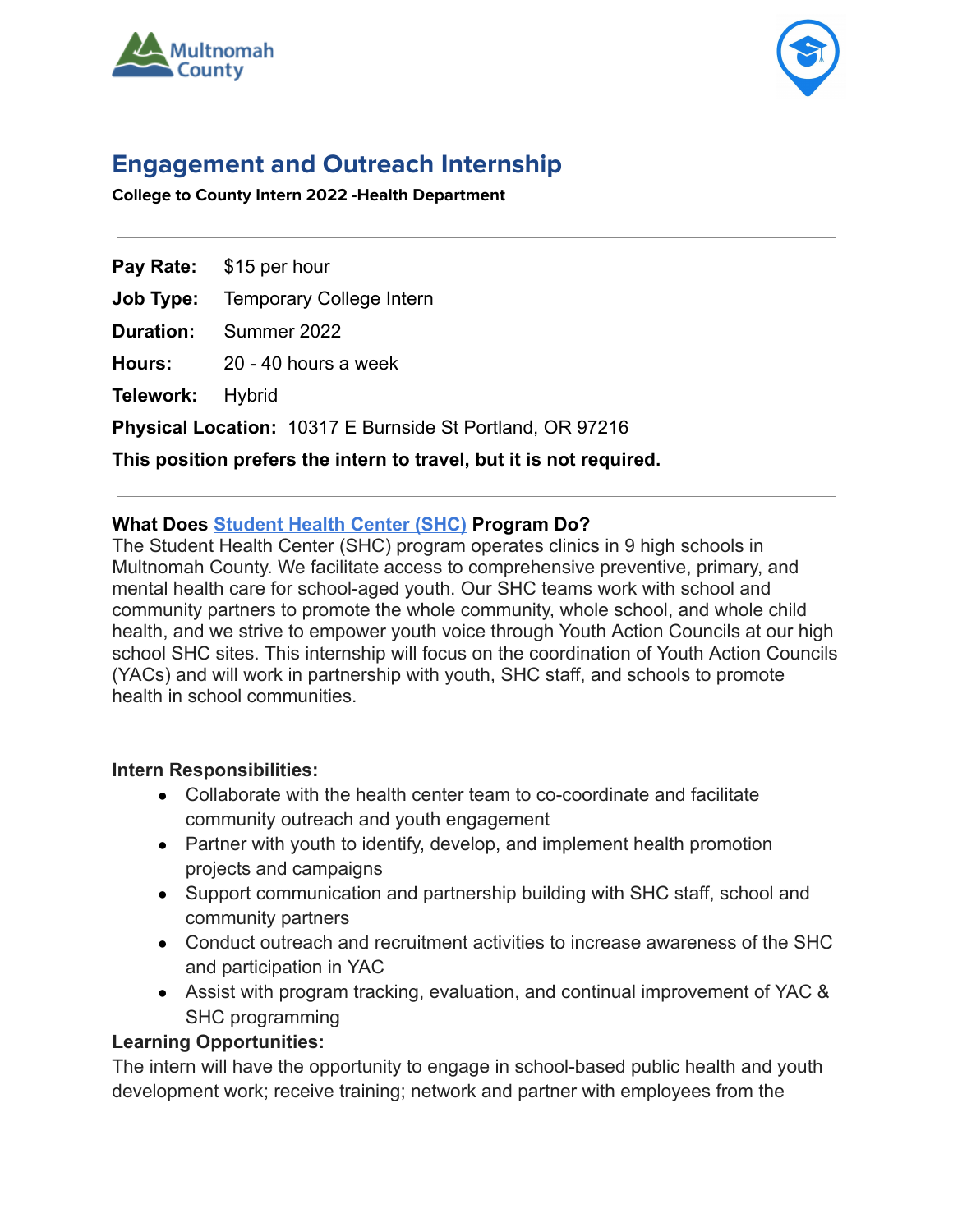



health department, schools, and community-based organizations; and apply relevant concepts and skills from their coursework. The internship will be under the direction of the Student Health Center Project Manager and will work closely with our Community Health Specialist during their summer outreach.

## **Qualifications:**

- Enrolled or plan to enroll in a graduate or undergraduate degree program in a relevant field (e.g. public health, education, social work, etc.)
- Experience or strong interest in working with youth in a high school setting
- Strong communication, facilitation, organizational, and interpersonal skills
- Ability to work independently and as a member of a diverse team
- Knowledge and skills in one or more of the following areas: health promotion, adolescent health education, positive youth development, participatory action research, and/or program evaluation
- Ability to commit to 5-10 hours per week and consistently attend Youth Action Council meetings
- Candidates with professional and/or lived experience with diverse, marginalized communities preferred
- Finalists must pass a background check

## **COVID-19 Vaccination Requirement**:

To protect the health of the community and employees, Multnomah County requires employees to be fully vaccinated against COVID-19 or have an approved medical or religious exception as a qualification of employment.

The rule applies to all employees, as allowable by law. Candidates who receive an offer of County employment must provide proof of vaccination upon hire or submit an exception request prior to their start date.

### **Veterans' Preference:**

Under Oregon Law, qualifying veterans may apply for veterans' preference for this recruitment. Review our [veterans' preference website](http://multco.us/jobs/veterans-preference-information-and-instructions) for details about eligibility and how to apply.

For veterans qualified for Veterans' Preference: If you believe you have skills that would transfer well to this position and/or special qualifications that relate to this position, please list those skills and/or qualifications.

**Accommodation under the Americans with Disabilities Act:** We gladly provide reasonable accommodation to anyone whose specific disability prevents them from completing an application or participating in this recruitment process. Please contact the recruiter below in advance to request assistance. Individuals with hearing or speech